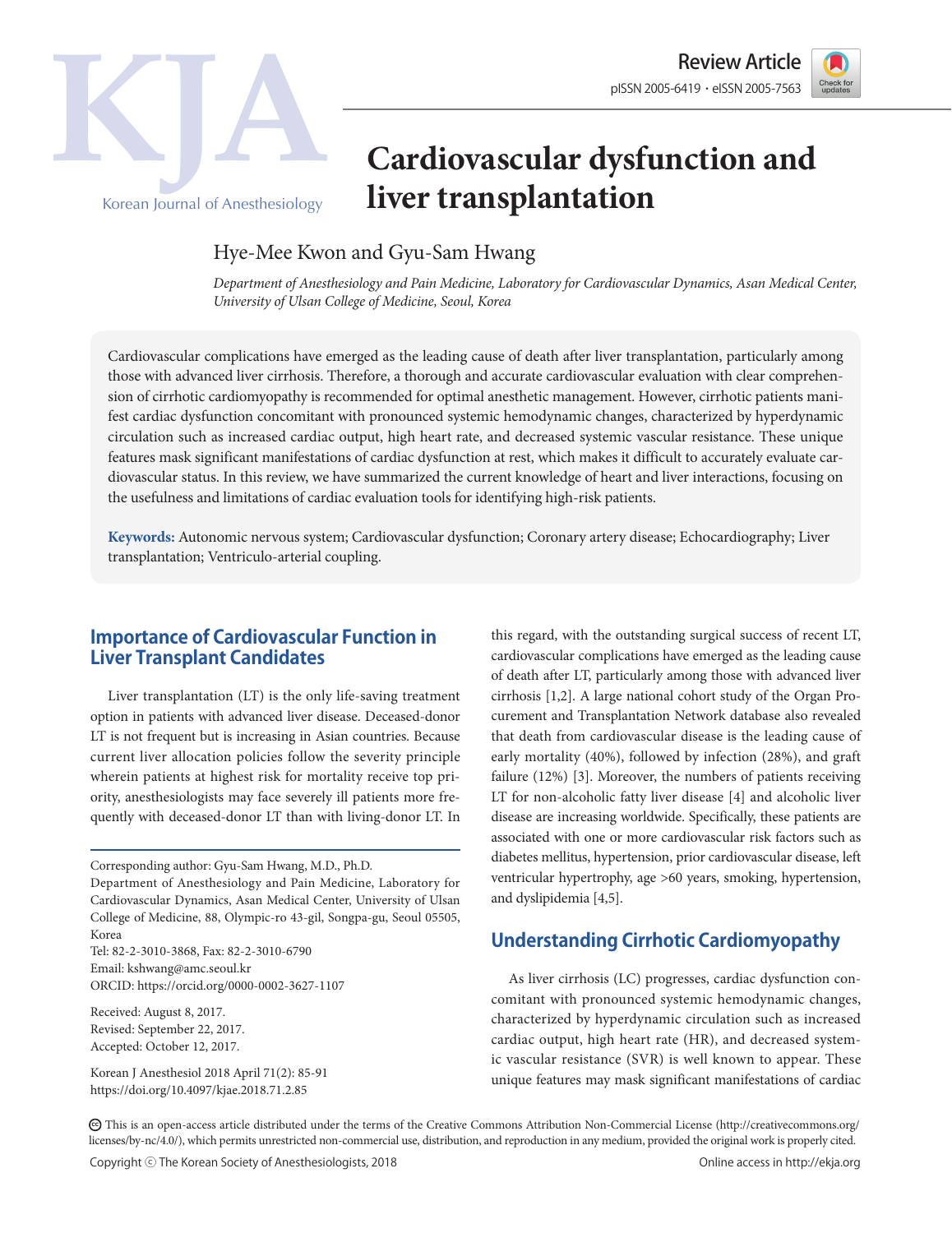dysfunction because decreased SVR reduces afterload burden to myocardial contraction at rest. However, when challenged by physical stress, such as exercise or surgery, a blunted cardiac contractile response may show limited ability to increase ventricular contractility [6–8]. This phenomenon is known as cirrhotic cardiomyopathy, which encompasses systolic dysfunction diastolic dysfunction, and electromechanical abnormalities, which are typically identified based on a reduced ejection fraction (EF) [9], an E/A ratio  $\lt 1$  [10], and electrocardiographic changes such as a prolonged QTc interval [11]. Diagnostic and supportive criteria for cirrhotic cardiomyopathy proposed by the 2005 World Congress of Gastroenterology are shown in Table 1 [12].

As cardiovascular complications are leading causes of nongraft related mortality after LT [2], the importance of identifying masked intrinsic cardiac dysfunction or decreased capacity of cardiac contractility due to external stress has been emphasized. However, detecting ventricular dysfunction in a resting state is difficult, as marked vasodilation and increased arterial compliance lead to latent or mild cardiac manifestations [13]. Different stress tests, using drugs or exercise, have been applied to unmask cardiac dysfunction; however, achieving a target HR and blood pressure is difficult given the poor functional conditions of patients with LC [14].

Dobutamine stress echocardiography (DSE) is recommended to discriminate high-risk patients with ischemic heart disease; however, the accuracy of DSE varies widely among studies as a result of various selection criteria [12] and the inability to achieve the predicted target HR to provoke wall motion abnormalities. This inadequacy is based on the failure of beta receptors to respond to sympathetic stimulation in patients with LC or the use of beta blockers to prevent variceal bleeding. Therefore, the accuracy of DSE is questionable, and its sensitivity is reported as low as 13–14% [15,16]. Nicolau-Raducu et al. [17] demonstrated that DSE has 9% sensitivity, 33% positive predictive value, and 89% negative predictive value for predicting early cardiac events after LT.

Nuclear myocardial perfusion imaging with the injection of vasodilators, such as adenosine or dipyridamole, has controversial value for further vasodilation with adenosine; thus, it may be inadequate in already-vasodilated patients with LC [18,19].

# **QT Interval and LT**

QT interval prolongation is a characteristic manifestation of cirrhotic cardiomyopathy. Since Day et al. [20] first reported the association between prolonged QT interval and alcoholic cirrhosis, QT interval prolongation has been found in about half of all cirrhotic patients, regardless of etiology and is associated with the severity of liver disease [21]. Numerous factors, such as increased sympathetic activity, electrolyte abnormalities, bile salts, hyperinsulinemia, and endotoxin, are involved in the pathogenesis of prolonged QT interval [21–23]. Patients with QT interval prolongation are at greater risk for malignant ventricular arrhythmias and sudden cardiac death and have poorer survival among the cirrhotic population [21].

The QT interval progressively increases from the pre-anhepatic stage and remains prolonged in each stage of LT compared to baseline during LT surgery. In the anhepatic stage, 54% of recipients show marked prolongation of  $QTc \ge 500$  ms, which may increase the potential for developing severe ventricular dysrhythmias [24]. Given that arrhythmogenic potential develops rapidly at graft reperfusion just before the start of hypotension during LT [25], special attention is required to prevent severe arrhythmias in patients with a prolonged QT interval. In this regard, the clinical impact of severe QT prolongation ( $\geq 500$  ms) in the cirrhotic population is an area of further research interest and remains to be established.

Another index of myocardial repolarization lability, known as the QT interval variability index (QTVI), represents the relationship between the QT interval and HR variability [26]. QTVI is a marker of temporal inhomogeneity in patients with ventricular repolarization and an abnormality associated with re-entrant malignant ventricular arrhythmia. Huh et al. [27]

| Diagnostic criteria                                            | Supportive criteria                                         |
|----------------------------------------------------------------|-------------------------------------------------------------|
| Systolic dysfunction                                           | Electrophysiological abnormalities                          |
| Resting ejection fraction < 55%                                | Abnormal response to chronotropy                            |
| Inadequate increase in cardiac output in response to exercise, | Electromechanical uncoupling and/or dyssynchrony            |
| volume challenge, or pharmacological stimuli                   | QTc interval prolongation                                   |
| Diastolic dysfunction                                          | Structural deterioration                                    |
| Early diastolic/atrial filling ratio $<$ 1.0 (adjusted by age) | Left atrium enlargement and/or left ventricular hypertrophy |
| Prolonged deceleration time (> 200 ms)                         | Increased myocardial mass                                   |
| Prolonged isovolumetric relaxation time (> 80 ms)              | Increased brain natriuretic peptide and/or troponin I       |

**Table 1.** Diagnostic and Supportive Criteria for Cirrhotic Cardiomyopathy, Proposed by the 2005 World Congress of Gastroenterology

Recommended definition of cirrhotic cardiomyopathy: cardiac dysfunction in patients with cirrhosis, in the absence of other known cardiac disease, characterized by blunted contractile responsiveness to stress and/or impaired diastolic relaxation with electrophysiological abnormalities.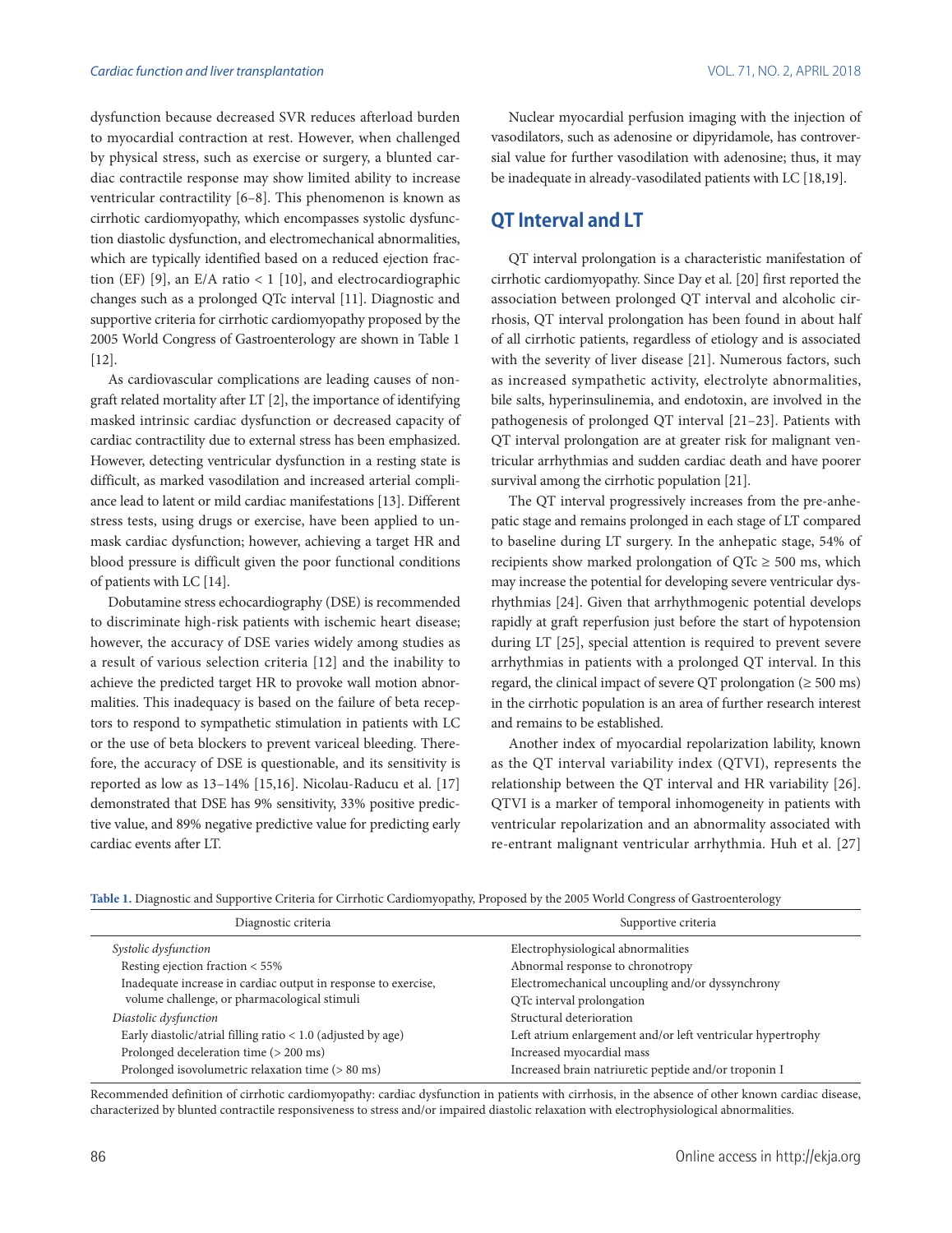demonstrated a parallel relationship between QTVI and liver cirrhosis severity, which may indicate a link between the severity of liver cirrhosis and increased vulnerability to arrhythmias.

# **Pretransplant Echocardiography and LT**

Although measuring left ventricular EF is the gold standard for assessing systolic function via echocardiography, it is an afterload-dependent index and thus might be insensitive to detect systolic dysfunction in the resting state of patients with LC, because it is normal or elevated in patients with advanced LC [13,28,29]. In this regard, a recent intriguing study reported that an elevated EF is associated with worse outcomes. Bushyhead et al. [30] reported that increased EF is associated with a numerical but nonsignificant increased risk of development of stage 4 or 5 chronic kidney disease (sub-hazard ratio, 1.11 per 5% increase in LVEF; 95% CI, 0.99−1.24; P = 0.07). In addition, EF ≥ 65% is the best cutoff for increased risk for chronic kidney disease (sub-hazard ratio, 1.75; 95% CI, 1.06–2.89; P = 0.03). They also demonstrated that greater than a mild degree of tricuspid regurgitation is associated with significantly increased post-transplant mortality in multivariate Cox regression models, and increasing pulmonary artery systolic pressure is associated with a significantly increased risk for hospitalization for myocardial infarction or heart failure.

Speckle-tracking echocardiographic techniques, such as those based on peak systolic longitudinal strain, have been advocated to identify cardiac dysfunction in patients with LC at the resting state, which is considered to more accurately reflect systolic function than conventional methods [31]. Jansen et al. [32] documented a positive correlation between left ventricle contractility, evaluated by speckle tracking echocardiography, and Child–Pugh score severity. In that study, patients with increased myocardial contractility showed reduced transplant-free survival, which suggests that increased contractility might be a tool to identify pre-transplant patients at higher risk. The authors speculated that increased contractility in the cirrhotic population is a sign of a decompensated cardiac function with sympathetic hyperactivation. Therefore, another reliable test to discriminate cardiac dysfunction is required in this specific population.

Diastolic dysfunction is a characteristic pattern of cirrhotic cardiomyopathy. The underlying mechanism of diastolic dysfunction in patients with LC is considered to be increased myocardial wall stiffness attributable to myocardial hypertrophy, fibrosis, and subendothelial edema resulting in high filling pressures of the left ventricle and atrium [10]. Dowsley et al. [33] reported that elevated markers of diastolic dysfunction during a pre-LT echocardiographic evaluation are associated with excess risk for heart failure and post-LT mortality; early mitral inflow velocity/mitral annular velocity (E/e' ratio) > 10 and a left atrial

volume index  $\geq 40$  ml/m<sup>2</sup> are associated with a 3.4-fold and 2.9fold increased risk for developing heart failure after LT, respectively.

# **Ventriculo-arterial Coupling in LT Candidates**

The left ventricle and systemic arteries are anatomically connected in the cardiovascular system; therefore, their interactions are key determinants of cardiovascular homeostasis in a normal human heart [34,35]. The concept of "ventriculo-arterial coupling (VAC)," which integrates not only ventricular performance but also effective arterial load and, most importantly, their interplay, is demonstrated in patients with LC [29]. Shin et al. [29] provided new insight into assessing cirrhotic cardiomyopathy to discriminate worse outcomes from a conventional echocardiographic examination in the resting state, without using preoperative stress tests such as DSE or nuclear myocardial perfusion imaging with adenosine.

When analyzing the pressure-volume curve relationship, determining an exact slope of end-systolic pressure-volume relation (ESPVR) is startlingly too invasive, requiring two invasive catheters in the left ventricle and inferior vena cava to make an occlusive balloon in the human heart. Therefore, invasive ES-PVR is thought to be reasonable only in animal studies or during open heart surgery. In this regard, Shin et al. [29] employed a noninvasive technique based on the pressure-volume curve relationship of the single-beat methodology proposed by Chen et al. [36].

Ventricular elastance (Ees), calculated as the ratio of endsystolic pressure (ESP) to end-systolic volume, is an index of load insensitive ventricular contractility [35], and arterial elastance (Ea), the ratio of ESP to stroke volume, is an index of the net measure of arterial load [37]. ESP is defined as  $0.9 \times$  systolic blood pressure determined by a noninvasive brachial blood pressure measurement. Therefore, VAC (the ratio of Ees to Ea) could be measured simply by conventional echocardiography [36].

Shin et al. [29] observed that cirrhotic patients have significantly lower Ees, Ea, and VAC values than those of matched-control patients with normal liver function. In patients with a high model for end-stage liver disease (MELD) score (> 25), those with a VAC > 0.61 had poorer survival outcomes than patients with a  $VAC < 0.50$ , and this was independently associated with the risk of mortality. It is important to understand that neither Ees nor Ea alone but the interaction of the coupling (= Ea/Ees) value was a significant prognosticator of post-LT non-survivors in that study [29]. Specifically, an increase in afterload (Ea) without an increase in contractility (Ees) leads to ventricular-arterial uncoupling (higher VAC) with a significant reduction in stroke volume, ultimately resulting in increased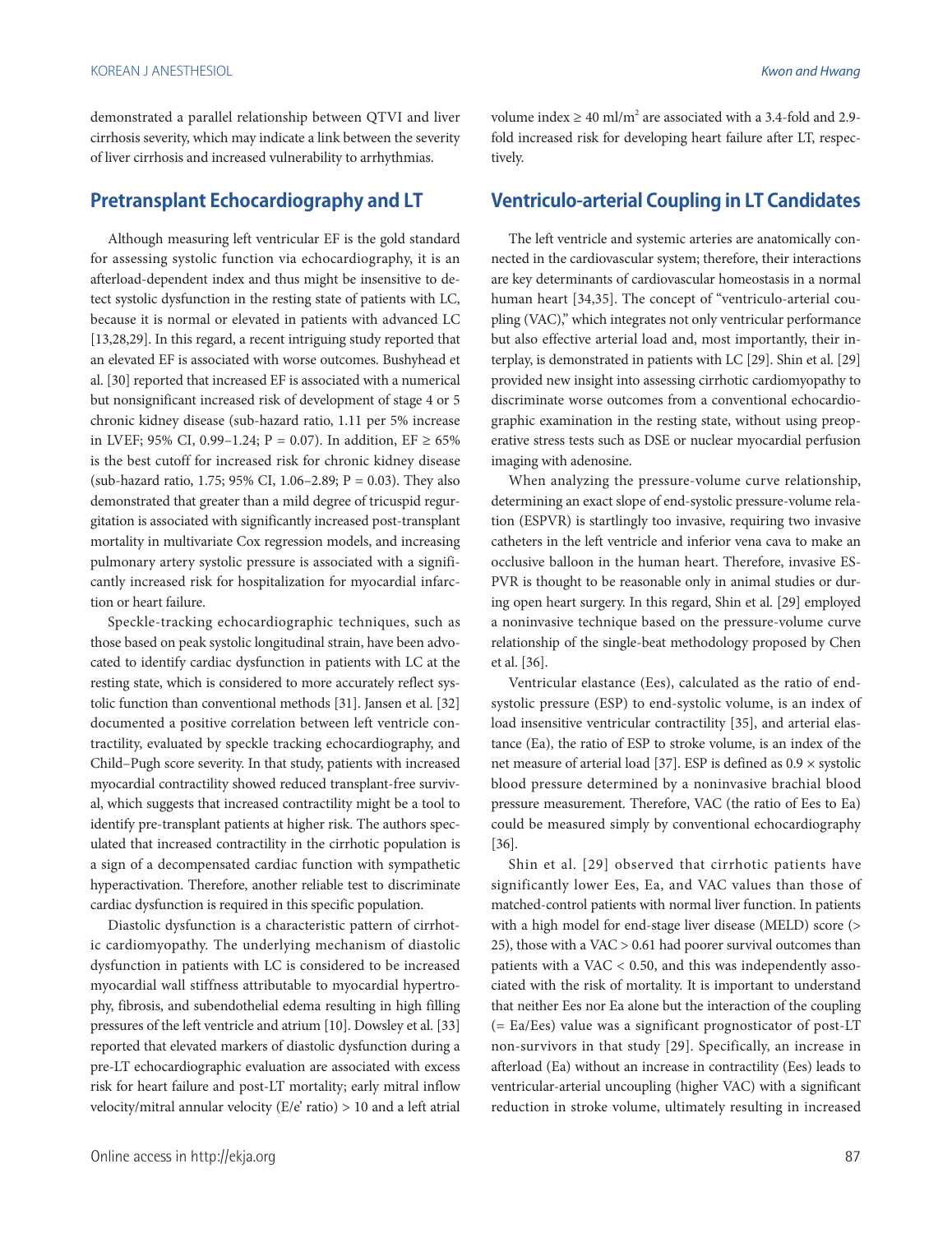#### *Cardiac function and liver transplantation* VOL. 71, NO. 2, APRIL 2018

overall mortality during long-term follow-up, particularly in patients with high MELD scores.

In LC patients, afterload (Ea) frequently increases without an elevation in contractility (Ees) when the sympathetic nervous system is progressively activated, with increased circulating concentrations of norepinephrine as LC severity increases, or use of norepinephrine/terlipressin in patients with hepatorenal syndrome. Such an increase in afterload (Ea) burdens the cirrhotic heart and may unmask ventricular dysfunction.

The VAC study by Shin et al. [29] highlights that cirrhotic cardiomyopathy is often latent but can be manifested in situa-



**Fig. 1.** Pressure-volume loops of the left ventricle (LV). (A) Measurements of parameters derived from a pressure-volume loop of the LV. (B) Example of pressure-volume loops. Compared to a healthy control (black dashed lines), patients with liver cirrhosis (LC) have decreased Ees, Ea, and ventriculo-arterial coupling (VAC) on a right-shifted pressurevolume loop (blue lines). Compared to survivors, Ees is similar but Ea is higher in patients who died (red lines). Consequently, VAC increases and stroke volume decreases compared to values for survivors (blue dashed lines). EDP: end diastolic pressure. Figure from Shin et al. [29] with permission.

tions with increased afterload (Fig. 1). Integrating both ventricular and arterial components when assessing cirrhotic cardiomyopathy should be considered important, and its simplicity and non-invasiveness without additional stress loading to unmask cardiac dysfunction further highlights its importance [29,36].

Similarly, Yotti et al. [38] demonstrated that an increase in afterload after phenylephrine injection results in a decrease in systolic function and cardiac output. They applied the new noninvasive measures of the left ventricular systolic function using the difference in echocardiographic ejection intraventricular pressure and validated this procedure using an invasive pressure-volume catheterization study.

# **Autonomic Nervous System and HR in Patients with LC**

The autonomic nervous system is an important regulator of cardiovascular homeostasis, and an HR analysis is considered a surrogate of vagal and sympathetic disturbances. Therefore, HR measurements have been recognized as a prognostic factor in many clinical investigations [39–42]. Studies showing reduced HR variability, which correlates with disease severity, central hypovolemia, and the degree of portal hypertension have also been reported [43,44]. Kim et al. [45] found that sympathetic withdrawal is associated with hypotension after graft reperfusion during LT.

Arterial baroreflex function is also an important contributor to short-term cardiovascular and blood pressure stability. Patients with alcoholic cirrhosis are associated with reduced baroreflex sensitivity, which is significantly related to hemodynamics and biochemical characteristics [46]. Song et al. [47] demonstrated that changes in cardiovagal baroreflex sensitivity are related to increased ventricular mass in patients with LC. In their study, baroreflex sensitivity was inversely correlated with left ventricular wall thickness and end-diastolic interventricular septum thickness, left ventricular mass index, and HR.

Patients with LC have an increased resting HR due to hyperdynamic circulation, increased circulating catecholamines, and cirrhotic cardiomyopathy [48,49]. Kwon et al. [50] demonstrated that resting HR is associated with all-cause mortality in LT recipients and showed that patients with HR >80 beats/min are significantly associated with a higher risk for all-cause mortality (hazard ratio 1.83) compared to patients with HR ≤65 beats/ min.

# **Coronary Artery Disease and LT**

Plotkin et al. [51] reported an overall mortality of 50% over a follow-up period of 1–3 years involving 32 LT recipients with angiographically proven coronary artery disease (CAD). Al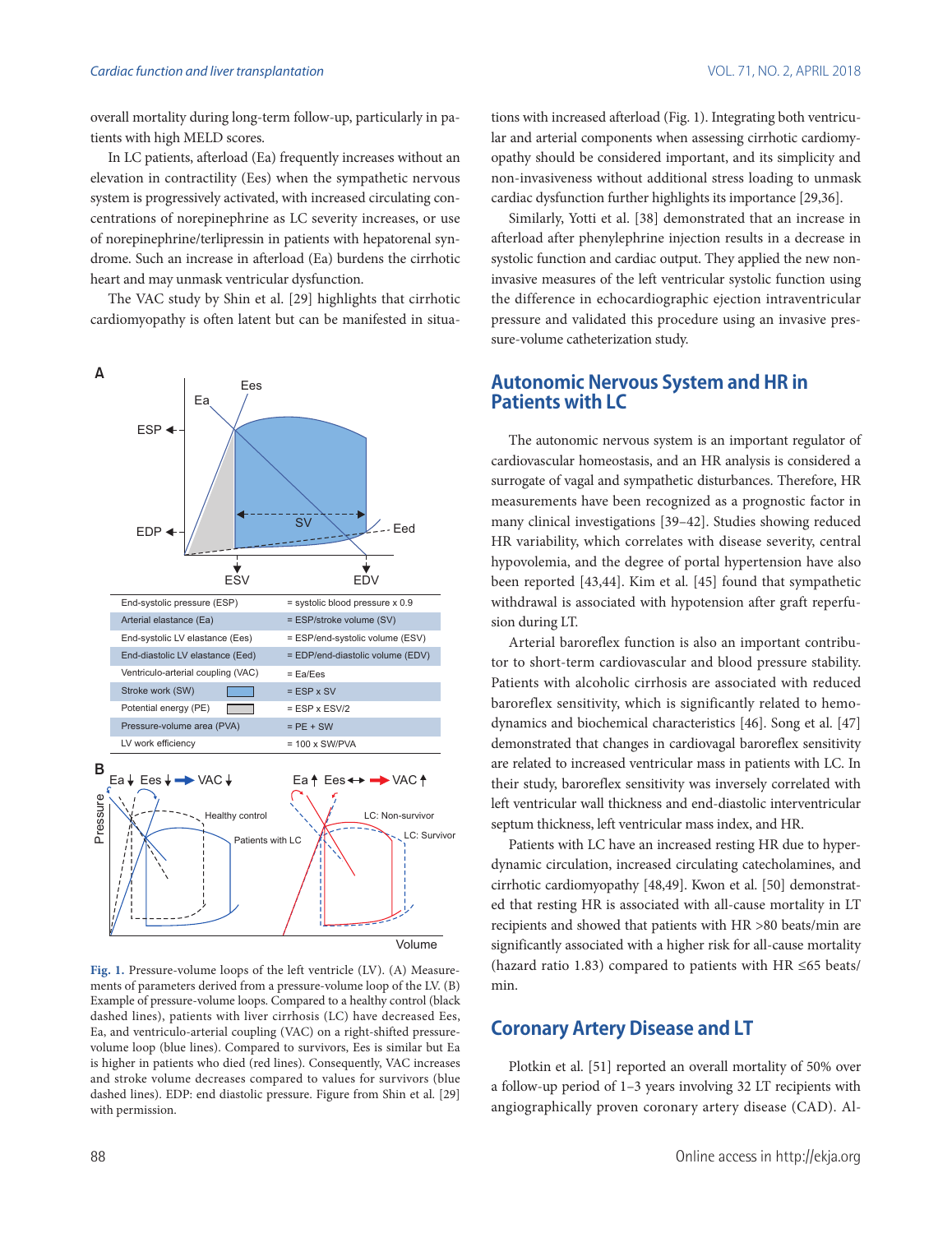though that study was performed 20 years ago, the importance of CAD should not be underestimated during LT surgery.

A previous study reported the prevalence of CAD, which was detected by coronary computed tomography angiography in LT candidates [52]. Obstructive CAD ( $\geq$  50% luminal narrowing) did not differ between cirrhotic and control groups (7.2% vs. 7.9%,  $P = 0.646$ ; however, non-obstructive CAD was more prevalent in matched cirrhotic cases  $(30.6\% \text{ vs. } 23.4\%, P = 0.001)$ . In that study, the risk factors of obstructive CAD were older age, male sex, hypertension, diabetes mellitus, and alcoholic cirrhosis. Similarly, Kazankov et al. [53] reported that the prevalence of CAD is not significantly different between cirrhotic patients and controls. However, they reported that cirrhotic patients have a markedly higher coronary calcium score than controls and have a higher prevalence of extensive  $(≥ 5$  coronary segments involved; 45% vs. 18%,  $P = 0.01$ ) and multi-vessel coronary disease ( $\geq$  2 vessels involved; 75% vs. 53%, P = 0.02).

Kong et al. [54] reported that a coronary calcium score >400 is an important predictor of early cardiovascular complications such as nonfatal myocardial infarction, serious arrhythmia, and

cardiac death after LT and found that older age, male sex, and diabetes mellitus are associated with a coronary calcium score > 400 in LT recipients [55].

# **Conclusions**

LT causes significant and heavy stress on the cardiovascular system of patients with LC and cirrhotic cardiomyopathy, who may experience massive bleeding and transfusion, inferior vena cava clamping, severe hypotension, and postreperfusion syndrome. Therefore, anesthesiologists should understand the pathophysiology of ongoing and postoperative forthcoming cardiovascular derangement in LT candidates and must identify risky patients preoperatively for successful LT.

# **ORCID**

Hye-Mee Kwon, https://orcid.org/0000-0001-7788-9555 Gyu-Sam Hwang, https://orcid.org/0000-0002-3627-1107

# **References**

- 1. Landesberg G, Beattie WS, Mosseri M, Jaffe AS, Alpert JS. Perioperative myocardial infarction. Circulation 2009; 119: 2936-44.
- 2. Watt KD, Pedersen RA, Kremers WK, Heimbach JK, Charlton MR. Evolution of causes and risk factors for mortality post-liver transplant: results of the NIDDK long-term follow-up study. Am J Transplant 2010; 10: 1420-7.
- 3. Van Wagner LB, Lapin B, Levitsky J, Wilkins JT, Abecassis MM, Skaro AI, et al. High early cardiovascular mortality after liver transplantation. Liver Transpl 2014; 20: 1306-16.
- 4. Vernon G, Baranova A, Younossi ZM. Systematic review: the epidemiology and natural history of non-alcoholic fatty liver disease and nonalcoholic steatohepatitis in adults. Aliment Pharmacol Ther 2011; 34: 274-85.
- 5. Anstee QM, Targher G, Day CP. Progression of NAFLD to diabetes mellitus, cardiovascular disease or cirrhosis. Nat Rev Gastroenterol Hepatol 2013; 10: 330-44.
- 6. Wiese S, Hove JD, Bendtsen F, Møller S. Cirrhotic cardiomyopathy: pathogenesis and clinical relevance. Nat Rev Gastroenterol Hepatol 2014; 11: 177-86.
- 7. Ma Z, Lee SS. Cirrhotic cardiomyopathy: getting to the heart of the matter. Hepatology 1996; 24: 451-9.
- 8. Møller S, Henriksen JH. Cirrhotic cardiomyopathy: a pathophysiological review of circulatory dysfunction in liver disease. Heart 2002; 87: 9-15.
- 9. Møller S, Henriksen JH. Cardiovascular complications of cirrhosis. Gut 2008; 57: 268-78.
- 10. Møller S, Henriksen JH. Cardiovascular dysfunction in cirrhosis. Pathophysiological evidence of a cirrhotic cardiomyopathy. Scand J Gastroenterol 2001; 36: 785-94.
- 11. Bernardi M, Maggioli C, Dibra V, Zaccherini G. QT interval prolongation in liver cirrhosis: innocent bystander or serious threat? Expert Rev Gastroenterol Hepatol 2012; 6: 57-66.
- 12. Zaky A, Bendjelid K. Appraising cardiac dysfunction in liver transplantation: an ongoing challenge. Liver Int 2015; 35: 12-29.
- 13. Wong F, Liu P, Lilly L, Bomzon A, Blendis L. Role of cardiac structural and functional abnormalities in the pathogenesis of hyperdynamic circulation and renal sodium retention in cirrhosis. Clin Sci (Lond) 1999; 97: 259-67.
- 14. Ripoll C, Yotti R, Bermejo J, Bañares R. The heart in liver transplantation. J Hepatol 2011; 54: 810-22.
- 15. Harinstein ME, Flaherty JD, Ansari AH, Robin J, Davidson CJ, Rossi JS, et al. Predictive value of dobutamine stress echocardiography for coronary artery disease detection in liver transplant candidates. Am J Transplant 2008; 8: 1523-8.
- 16. Safadi A, Homsi M, Maskoun W, Lane KA, Singh I, Sawada SG, et al. Perioperative risk predictors of cardiac outcomes in patients undergoing liver transplantation surgery. Circulation 2009; 120: 1189-94.
- 17. Nicolau-Raducu R, Gitman M, Ganier D, Loss GE, Cohen AJ, Patel H, et al. Adverse cardiac events after orthotopic liver transplantation: a cross-sectional study in 389 consecutive patients. Liver Transpl 2015; 21: 13-21.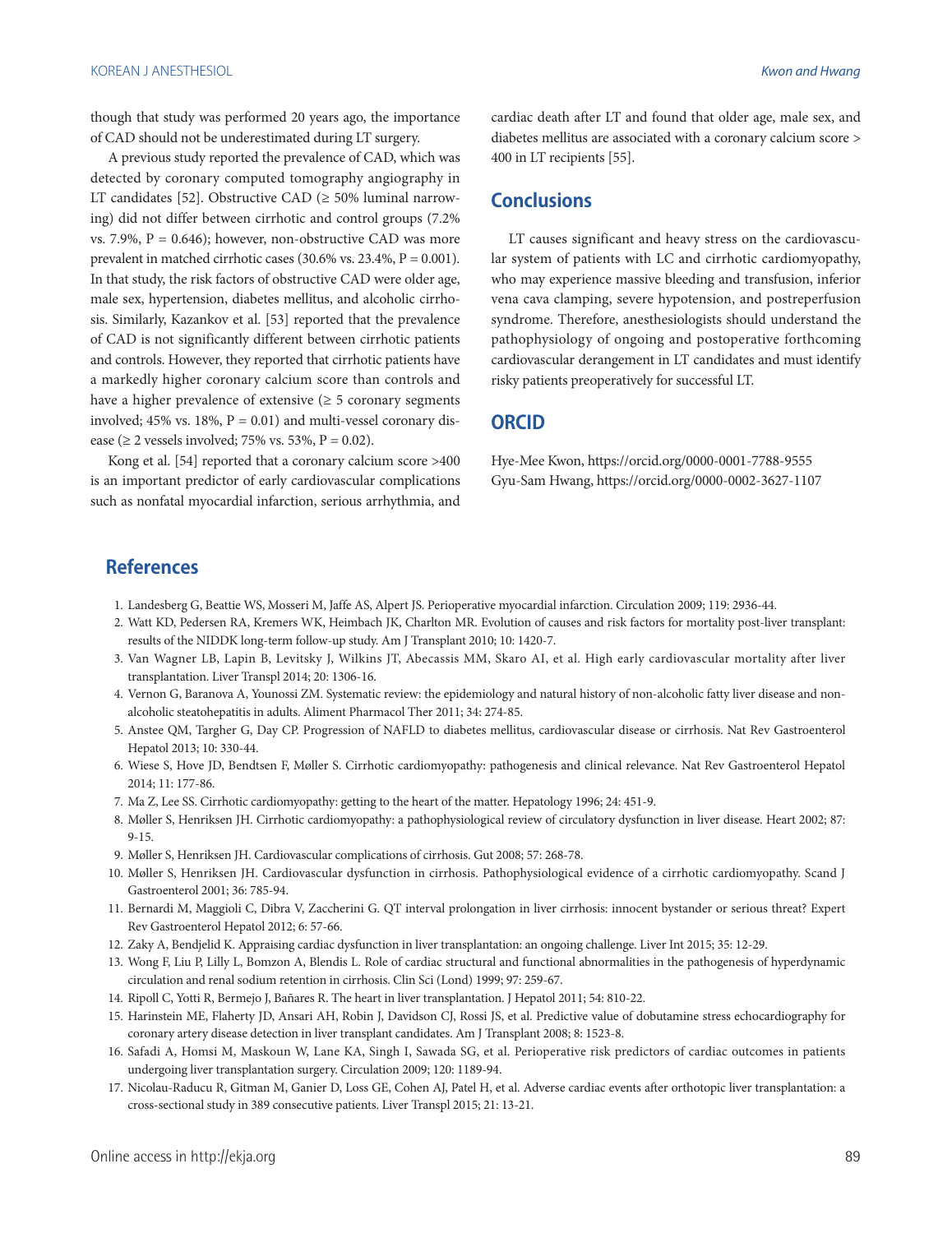- 18. Aydinalp A, Bal U, Atar I, Ertan C, Aktaş A, Yildirir A, et al. Value of stress myocardial perfusion scanning in diagnosis of severe coronary artery disease in liver transplantation candidates. Transplant Proc 2009; 41: 3757-60.
- 19. Davidson CJ, Gheorghiade M, Flaherty JD, Elliot MD, Reddy SP, Wang NC, et al. Predictive value of stress myocardial perfusion imaging in liver transplant candidates. Am J Cardiol 2002; 89: 359-60.
- 20. Day CP, James OF, Butler TJ, Campbell RW. QT prolongation and sudden cardiac death in patients with alcoholic liver disease. Lancet 1993; 341: 1423-8.
- 21. Bernardi M, Calandra S, Colantoni A, Trevisani F, Raimondo ML, Sica G, et al. Q-T interval prolongation in cirrhosis: prevalence, relationship with severity, and etiology of the disease and possible pathogenetic factors. Hepatology 1998; 27: 28-34.
- 22. Zierler K, Wu FS. Insulin acts on Na, K, and Ca currents. Trans Assoc Am Physicians 1988; 101: 320-5.
- 23. Zhong J, Hwang TC, Adams HR, Rubin LJ. Reduced L-type calcium current in ventricular myocytes from endotoxemic guinea pigs. Am J Physiol 1997; 273: H2312-24.
- 24. Shin WJ, Kim YK, Song JG, Kim SH, Choi SS, Song JH, et al. Alterations in QT interval in patients undergoing living donor liver transplantation. Transplant Proc 2011; 43: 170-3.
- 25. Lee HM, Park SK, Moon YJ, Kim JW, Kim SK, Sang BH, et al. Arrhythmogenic potential develops rapidly at graft reperfusion before the start of hypotension during living-donor liver transplantation. Korean J Anesthesiol 2016; 69: 37-43.
- 26. Berger RD, Kasper EK, Baughman KL, Marban E, Calkins H, Tomaselli GF. Beat-to-beat QT interval variability: novel evidence for repolarization lability in ischemic and nonischemic dilated cardiomyopathy. Circulation 1997; 96: 1557-65.
- 27. Huh IY, Park ES, Kim KI, Lee AR, Hwang GS. Alteration of the QT variability index in end-stage liver disease. Korean J Anesthesiol 2014; 66: 199-203.
- 28. Nazar A, Guevara M, Sitges M, Terra C, Solà E, Guigou C, et al. LEFT ventricular function assessed by echocardiography in cirrhosis: relationship to systemic hemodynamics and renal dysfunction. J Hepatol 2013; 58: 51-7.
- 29. Shin WJ, Song JG, Jun IG, Moon YJ, Kwon HM, Jung K, et al. Effect of ventriculo-arterial coupling on transplant outcomes in cirrhotics: analysis of pressure-volume curve relations. J Hepatol 2017; 66: 328-37.
- 30. Bushyhead D, Kirkpatrick JN, Goldberg D. Pretransplant echocardiographic parameters as markers of posttransplant outcomes in liver transplant recipients. Liver Transpl 2016; 22: 316-23.
- 31. Sampaio F, Pimenta J, Bettencourt N, Fontes-Carvalho R, Silva AP, Valente J, et al. Systolic and diastolic dysfunction in cirrhosis: a tissue-Doppler and speckle tracking echocardiography study. Liver Int 2013; 33: 1158-65.
- 32. Jansen C, Cox A, Schueler R, Schneider M, Lehmann J, Praktiknjo M, et al. Increased myocardial contractility identifies decompensated cirrhotic patients requiring liver transplantation. Liver Transpl 2018; 24: 15-25.
- 33. Dowsley TF, Bayne DB, Langnas AN, Dumitru I, Windle JR, Porter TR, et al. Diastolic dysfunction in patients with end-stage liver disease is associated with development of heart failure early after liver transplantation. Transplantation 2012; 94: 646-51.
- 34. Starling MR. Left ventricular-arterial coupling relations in the normal human heart. Am Heart J 1993; 125: 1659-66.
- 35. Sagawa K, Suga H, Shoukas AA, Bakalar KM. End-systolic pressure/volume ratio: a new index of ventricular contractility. Am J Cardiol 1977; 40: 748-53.
- 36. Chen CH, Fetics B, Nevo E, Rochitte CE, Chiou KR, Ding PA, et al. Noninvasive single-beat determination of left ventricular end-systolic elastance in humans. J Am Coll Cardiol 2001; 38: 2028-34.
- 37. Kelly RP, Ting CT, Yang TM, Liu CP, Maughan WL, Chang MS, et al. Effective arterial elastance as index of arterial vascular load in humans. Circulation 1992; 86: 513-21.
- 38. Yotti R, Ripoll C, Benito Y, Catalina MV, Elízaga J, Rincón D, et al. Left ventricular systolic function is associated with sympathetic nervous activity and markers of inflammation in cirrhosis. Hepatology 2017; 65: 2019-30.
- 39. Jensen MT, Suadicani P, Hein HO, Gyntelberg F. Elevated resting heart rate, physical fitness and all-cause mortality: a 16-year follow-up in the Copenhagen Male Study. Heart 2013; 99: 882-7.
- 40. Greenland P, Daviglus ML, Dyer AR, Liu K, Huang CF, Goldberger JJ, et al. Resting heart rate is a risk factor for cardiovascular and noncardiovascular mortality: the Chicago Heart Association Detection Project in Industry. Am J Epidemiol 1999; 149: 853-62.
- 41. Fox K, Ford I, Steg PG, Tendera M, Robertson M, Ferrari R. Heart rate as a prognostic risk factor in patients with coronary artery disease and left-ventricular systolic dysfunction (BEAUTIFUL): a subgroup analysis of a randomised controlled trial. Lancet 2008; 372: 817-21.
- 42. Jensen MT, Marott JL, Allin KH, Nordestgaard BG, Jensen GB. Resting heart rate is associated with cardiovascular and all-cause mortality after adjusting for inflammatory markers: the Copenhagen City Heart Study. Eur J Prev Cardiol 2012; 19: 102-8.
- 43. Mani AR, Montagnese S, Jackson CD, Jenkins CW, Head IM, Stephens RC, et al. Decreased heart rate variability in patients with cirrhosis relates to the presence and degree of hepatic encephalopathy. Am J Physiol Gastrointest Liver Physiol 2009; 296: G330-8.
- 44. Møller S, Henriksen JH. Cirrhotic cardiomyopathy. J Hepatol 2010; 53: 179-90.
- 45. Kim YK, Lee K, Hwang GS, Cohen RJ. Sympathetic withdrawal is associated with hypotension after hepatic reperfusion. Clin Auton Res 2013; 23: 123-31.
- 46. Møller S, Iversen JS, Henriksen JH, Bendtsen F. Reduced baroreflex sensitivity in alcoholic cirrhosis: relations to hemodynamics and humoral systems. Am J Physiol Heart Circ Physiol 2007; 292: H2966-72.
- 47. Song JG, Kim YK, Shin WJ, Hwang GS. Changes in cardiovagal baroreflex sensitivity are related to increased ventricular mass in patients